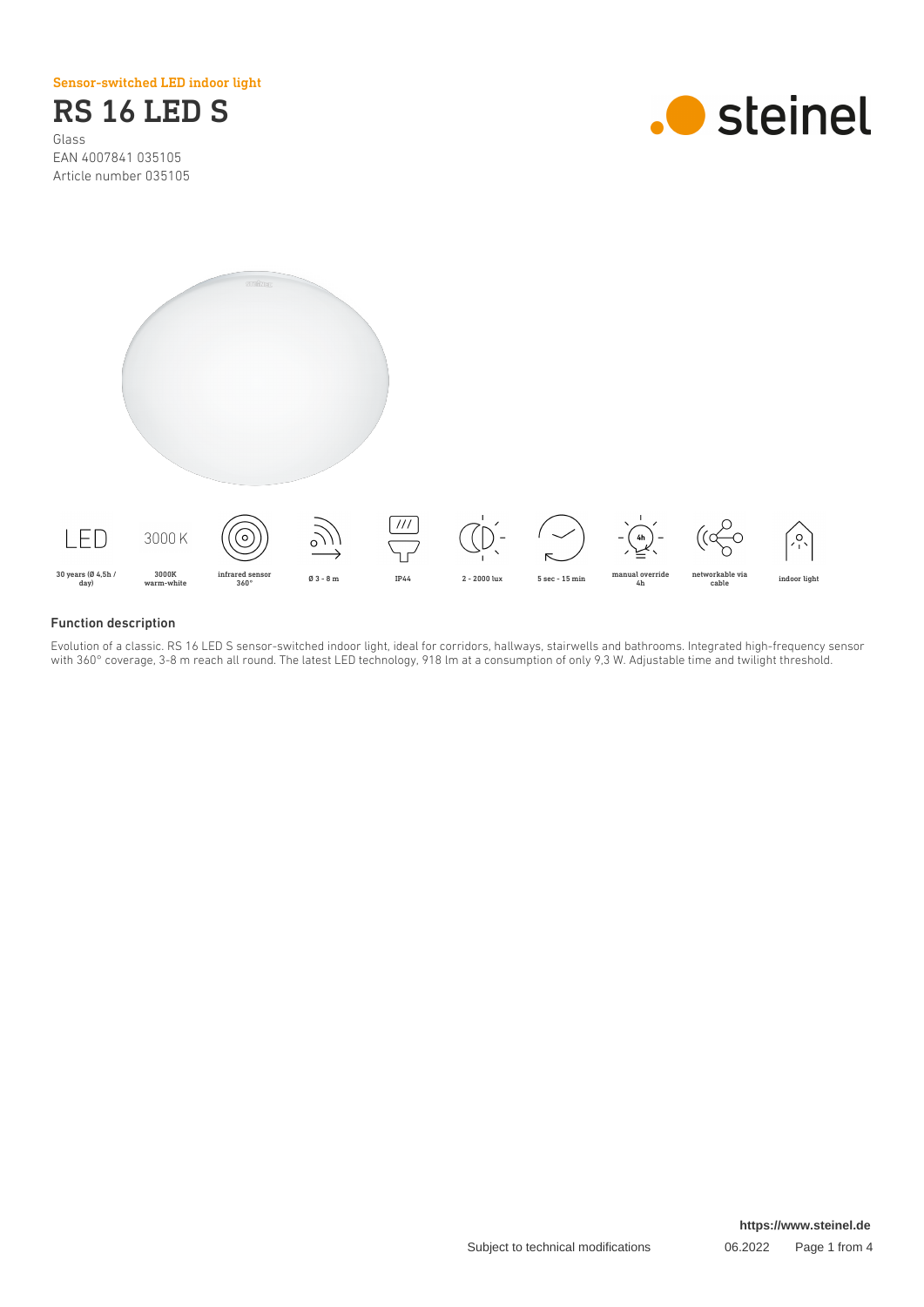RS 16 LED S Glass EAN 4007841 035105 Article number 035105



# Technical specifications

| Dimensions $(\emptyset \times H)$                | 275 x 95 mm                                |
|--------------------------------------------------|--------------------------------------------|
| Mains power supply                               | $220 - 240$ V / 50 - 60 Hz                 |
| Sensor Technology                                | High frequency                             |
| Transmitter power                                |                                            |
| HF-system                                        | 5.8 GHz                                    |
| Output                                           | 9.3 W                                      |
| Power consumption                                | 0.38W                                      |
| Interconnection                                  | Yes                                        |
| Type of interconnection                          | Master/master                              |
| Interconnection via                              | Cable                                      |
| Slave modeselectable                             | Nο                                         |
| Colour temperature                               | 3000 K                                     |
| Colour variation LED                             | SDCM3                                      |
| Colour Rendering Index                           | $= 82$                                     |
| With lamp                                        | Yes, STEINEL LED system                    |
| Lamp                                             | LED cannot be replaced                     |
| LED life expectancy (max. °C)                    | 60000 h                                    |
| Service life LED L70B50 (25°)                    | >60000h                                    |
| Drop in luminous flux in accordance<br>with LM80 | L70B10                                     |
| Base                                             | without                                    |
| LED cooling system                               | Passive Thermo Control                     |
| With motion detector                             | Yes                                        |
| Detection                                        | also through glass, wood and stud<br>walls |
| Detection angle                                  | 360°                                       |
| Angle of aperture                                | 160°                                       |
| Capability of masking out individual<br>segments | No                                         |
|                                                  |                                            |

| Yes                          |
|------------------------------|
| No                           |
| $0.8$ m (50 m <sup>2</sup> ) |
| $0.8$ m (50 m <sup>2</sup> ) |
| selectable, 4h               |
| Yes                          |
| $2 - 2000$ lx                |
| $5s - 15$ Min.               |
| Yes                          |
| 10/30 min, all night         |
| No                           |
| <b>IK03</b>                  |
| <b>IP44</b>                  |
| Ш                            |
| $-10 - 40$ °C                |
| Glass                        |
| Glass opal                   |
| 3 years                      |
| Potentiometers               |
| No                           |
| wall, ceiling                |
| Glass                        |
| 12,3                         |
| 0,92                         |
| 4007841035105                |
|                              |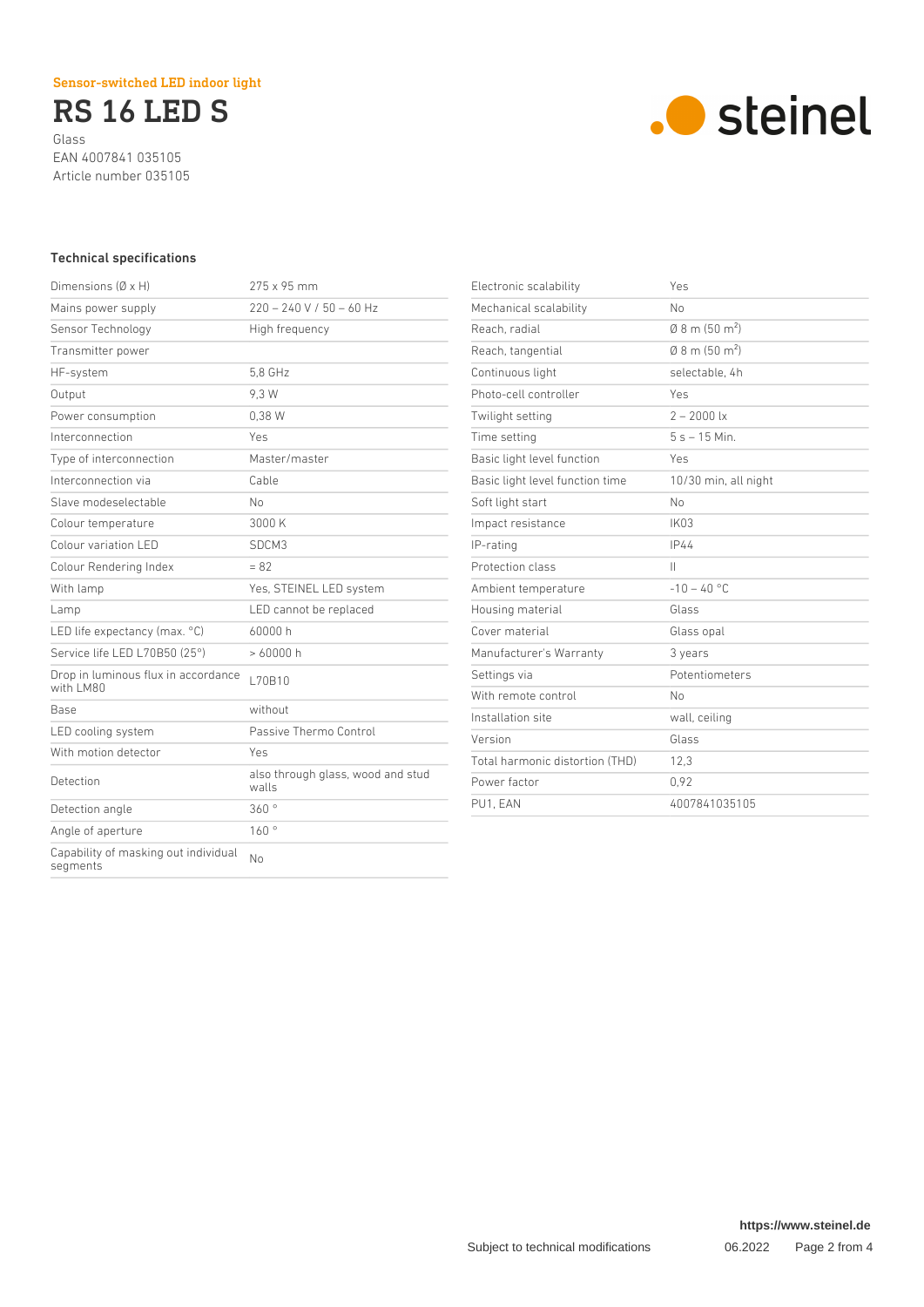Sensor-switched LED indoor light

RS 16 LED S Glass EAN 4007841 035105 Article number 035105





Mögliche Montagehöhe:  $2,00 \text{ m} - 4,00 \text{ m}$ Orange: radial und tangential

# Dimension Drawing **Circuit diagram**



Detection Zone 1 Detection Zone 2



Mögliche Montagehöhe:  $2,00 \text{ m} - 4,00 \text{ m}$ Orange: radial und tangential



**https://www.steinel.de**